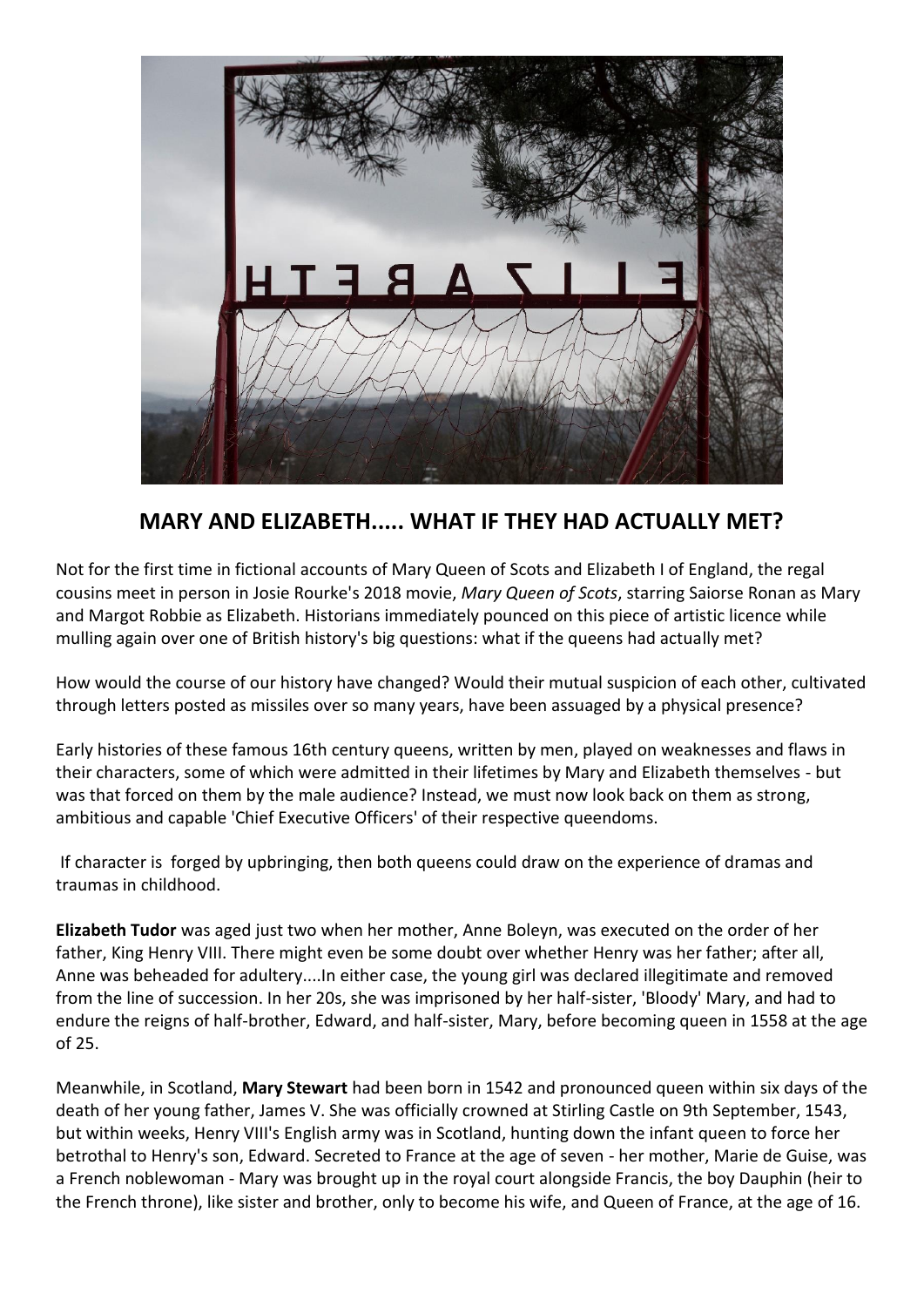She then endured the deaths, in quick succession, of her father-in-law, the King of France; of her husband, now King; and of her mother, acting as her unofficial regent in Scotland.

Still a teenager, Mary returned in 1561 to a Scotland now firmly of the Protestant faith to be confronted angrily by the leader of the Reformation, John Knox. Refusing to give up her Catholic faith, Mary, would eventually be forced by the Protestant lords to abdicate her throne and flee Scotland. First, she would fall in love and marry a Stuart cousin, the dastardly Lord Darnley, doomed to assassination - plotted by Mary? but not before he left Mary with a child, James, born in 1566.

By now, **Elizabeth** had cemented her position on the English throne, restored the Protestant faith and was overseeing the building of England's navy as the world's finest. She admitted to having 'the body of a weak, feeble woman' but equally claimed to have 'the heart and stomach of a king'. Certainly, she saw no need to choose a man to marry, an act which would threaten her dominance as queen; instead, she allowed her virginity to be celebrated (even in the American colonies).

Elizabeth's virginity obviously raised the issue of succession to the English throne which could be contested legitimately by the Scottish queen:

Mary's grandfather, James IV, had married into the English royal family, choosing Margaret Tudor (a sister of the future Henry VIII) to be his bride in 1505

· Margaret was also Elizabeth's aunt; after her husband's untimely death at the Battle of Flodden, she remarried twice and one descendant would be none other than the infamous Lord Darnley

With Elizabeth steadfastly refusing to marry - and no other Tudor offspring in the wings - it became clear that the legitimate successor to the English throne had to be the descendants of Margaret Tudor, either her granddaughter Mary or her offspring, James VI

The question of succession to a virgin queen meant that Elizabeth - and her advisors - held back from protecting the beleaguered Queen of Scots, even when she was imprisoned at Loch Leven and forced to abdicate. Even worse, Mary's cousin followed advice to have her placed under house arrest when she fled to England. Intrigues over Mary's intentions would continue for another 18 years before Elizabeth, probably reluctantly, signed her cousin's death warrant.

By 1587, Mary was 45 and Elizabeth was the grand old age, for the time, of 54, so both were well beyond childbearing age. Elizabeth had written her: *"I treat you as my daughter, and assure you that if I had one, I could wish for her nothing better than I desire for you."* Nevertheless, Mary was executed by beheading on 8 February 1587, having never met Elizabeth in person.



As a stateswoman, Elizabeth now had other things on her mind than the socalled Babington Plot to replace her with Mary (and Catholicism). In 1587, the English empire was building up nicely and the naval war with Spain was under way, leading within a year to the defeat of the Spanish Armada. In Scotland, meanwhile, James VI had recently established himself as a strong and persuasive king and he had also, the year before his mother's execution, signed the Treaty of Berwick with Elizabeth to guarantee his succession